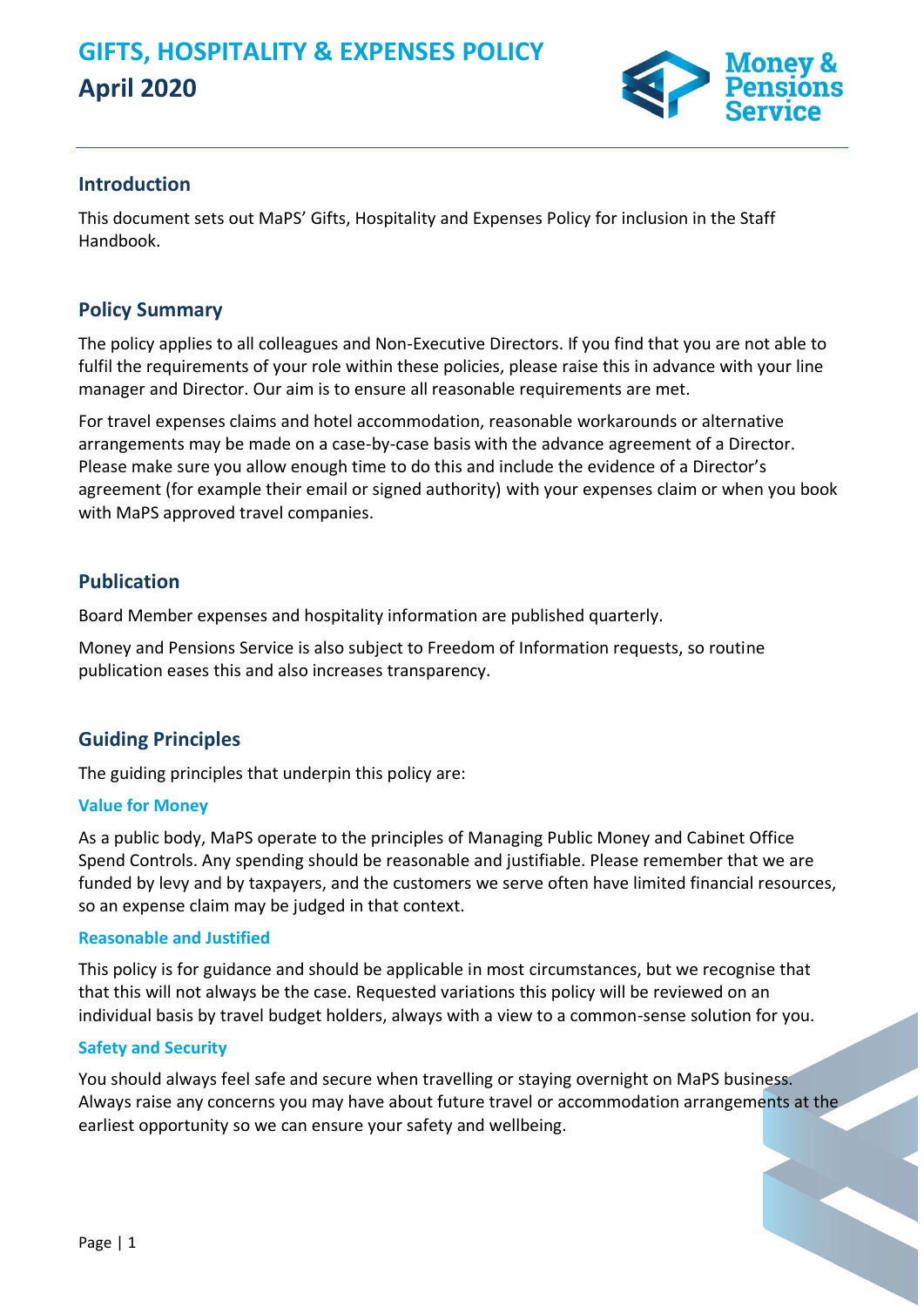

# **Expenses by Type**

#### **Mileage Rates**

| <b>Mileage</b>         | <b>MaPS reimbursement rate</b> |
|------------------------|--------------------------------|
| Cars 1 to 10,000 miles | £0.45 per mile                 |
| Cars Over 10,000 miles | £0.25 per mile                 |

Colleagues driving a private vehicle for work are responsible for ensuring their vehicle is insured for business use. In order to qualify for mileage allowance, your insurance policy must permit the use of your vehicle in connection with business. MaPS will not compensate colleagues for any additional costs associated with upgrading their insurance policy to cover business use.

All colleagues, when submitting their mileage claims for approval on the expenses system, declare that they have the required business cover on their own insurance policy.

Mileage allowances are paid for the actual distance travelled, in excess of the costs of your normal home to work journey. Payment for the cost of travel between home and the permanent workplace (including weekends) is fully taxable and should be omitted from any claim.

#### **Hotels**

| <b>Overnight subsistence</b>                                   | <b>MaPS</b> reimbursement rate                        |
|----------------------------------------------------------------|-------------------------------------------------------|
| Hotel limit - London per night                                 | £150 inclusive of VAT                                 |
| Hotel limit – Non-London cities                                | £100 inclusive of VAT                                 |
| Hotel limit – Rest of country per night                        | £90 inclusive of VAT                                  |
| Subsistence - Breakfast or lunch (meal<br>/drink – no alcohol) | £10 Breakfast (when not included in the<br>room rate) |
|                                                                | £10 lunch                                             |
| Subsistence - overnight meal /drink                            | £20 (when staying overnight on business)              |
| (no alcohol)                                                   |                                                       |

Breakfast is classed as a meal rate and is usually included in the accommodation cost.

Your accommodation should only be booked on a 'Room Only' basis if you do not require breakfast.

If 'Room Only' is the only option available within policy rate limits, then breakfast can be reimbursed on a receipted basis up to £10.

MaPS recognises that there are certain times of the year when hotel prices, particularly in London, can fluctuate and may exceed the stated per-night limit. In such cases, where a normally booked hotel has fallen outside of budget, permission can be sought from the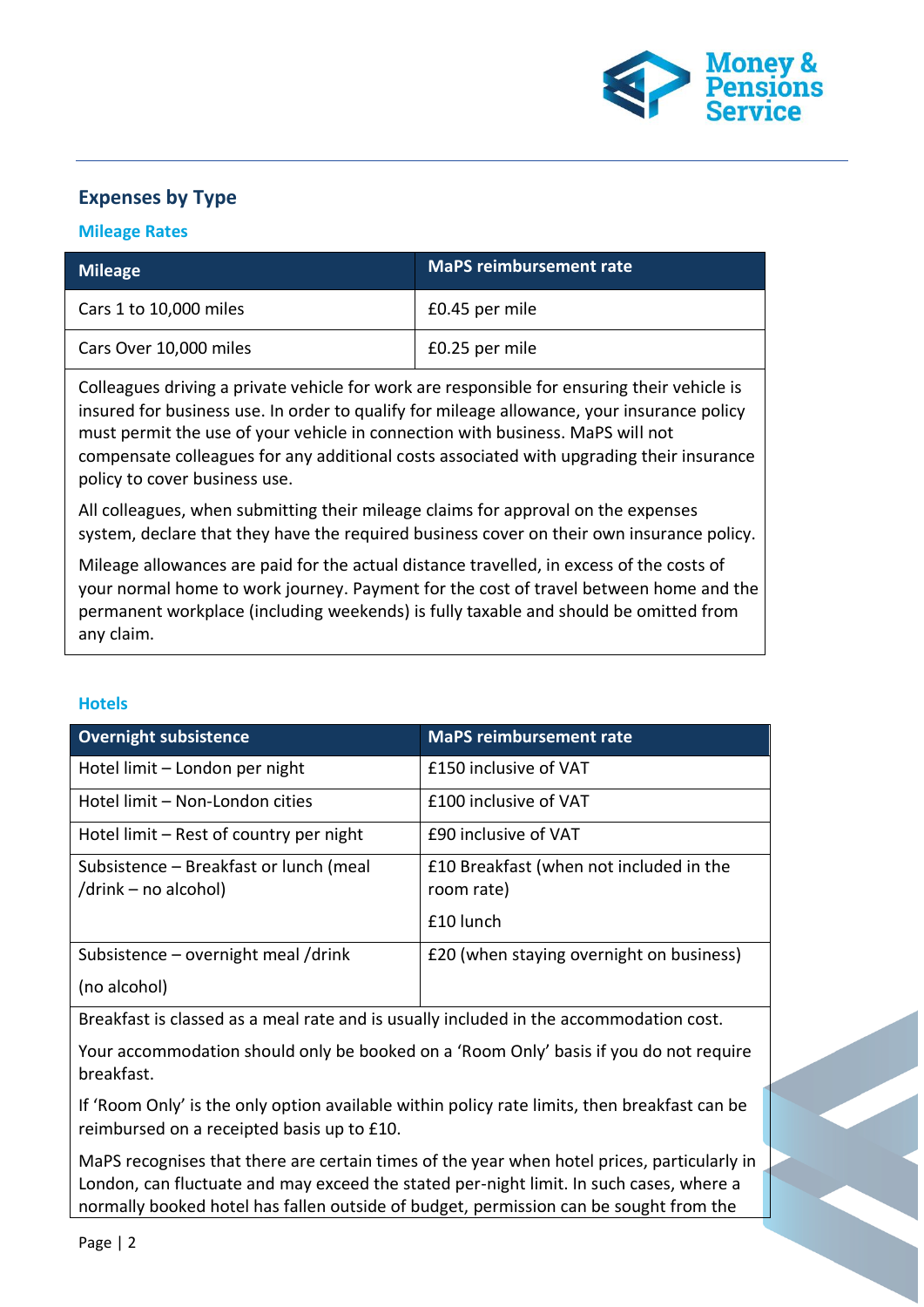

budget-holder to progress the booking.

It is acceptable to stay in a hotel where the standard rate usually exceeds the stated pernight rate if the booking is made by the individual. In such cases, the maximum reimbursable amount is as above, upon provision of a receipt.

### **Working Away from The Office (Non-Overnight Stay)**

| Daily meal rates                 | <b>MaPS reimbursement rate</b> |
|----------------------------------|--------------------------------|
| Subsistence – breakfast or lunch | £10                            |
| Subsistence – evening            | $£15 - working after 7pm$      |
|                                  |                                |

The £10 breakfast or lunch rate will apply if you are working away from your normal place of work\* up to your normal daily hours (inclusive of travel time). This includes when making very early morning train or air journeys.

The additional evening meal rate of £15 will apply if you are working away from your normal place of work\* for more than your normal daily hours (inclusive of travel time).

A total of £25 can be claimed.

Where a cost for food and drink has been incurred and an itemised receipt retained (no alcohol).

Evening or daytime rate cannot be claimed if a complimentary meal has been provided at either time.

Please ensure to submit a receipt as evidence of any meal purchased.

These rates cannot be claimed in addition to an overnight rate for the same date.

\*Includes for home-based colleagues

## **Travel**

Public transport should be used where available.

Unless there is a reason not to, travel booking should be made through the MaPS travel booking system.

You must select the options that offer the best value for money i.e. timed tickets, cheap day returns, single tickets and split tickets if these are more cost effective.

Our travel booking service specifically offers a price match guarantee. If you can find the same journey with the same terms and conditions at a cheaper rate than offered by the travel service, they will match the price. Please request that your booker contacts the company directly.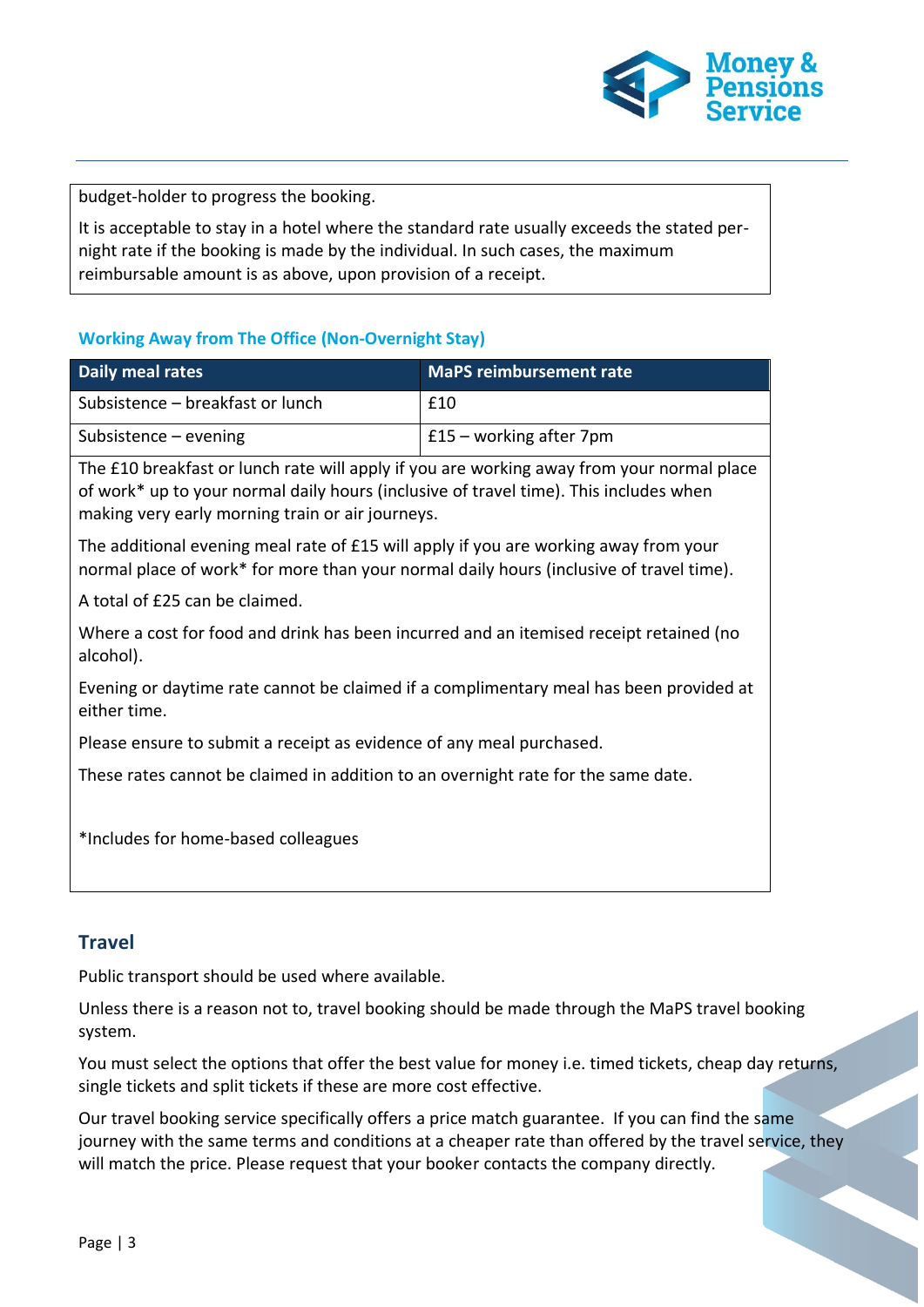

Travel within London travel zones can be booked through the travel company but if you hold an Oyster card or contactless bank card, it is more cost effective to use this card and re-claim any additional costs through the expense system.

If using Oyster cards or contactless bank cards, please ensure your card is registered with Transport for London to download an itemised statement of travel to be reimbursed for relevant journeys.

## **Taxis**

We ask that colleagues use their discretion and apply a value for money and appropriateness test in using taxis for each circumstance.

Use of pre-booked taxis is permitted for airport connections, very early mornings, late-night travel. or any situation where you have safety concerns.

You may also use a taxi where approved in advance by a Director, or by HR where you have a personal need (e.g. for health reasons).

# **Trains**

Travel by Standard Class.

If required, First Class tickets can be booked by the individual and will be reimbursed up to the price of a standard class ticket for the same journey at the same time of day.

When travelling by rail, you should book the most cost-effective means of travel and book in advance where possible to take advantage of lower fares.

Booking tickets such as Advance, Off-peak or Super Off Peak will offer less flexibility but may be the most cost-effective option and may be suitable where the travel start time is known.

Open flexible/Anytime tickets should only be booked if a meeting end time has not been clarified. If an open ticket is required, you should book a restricted (set time) for the outward journey and the more flexible option for the return journey. This may involve booking separate tickets for each journey to avail of the most cost-effective options.

For short term travel for training or court appearances, a weekly or monthly travelcard can be purchased if this is the cost-effective option for these journeys.

### **Uncollected Tickets**

Anytime/Off-Peak tickets will automatically be refunded to MAPS when ticket date has expired.

Uncollected tickets – Advance tickets must be cancelled or exchanged; they will not be automatically refunded.

A full refund will not be received, all refunds are subject to an administration fee.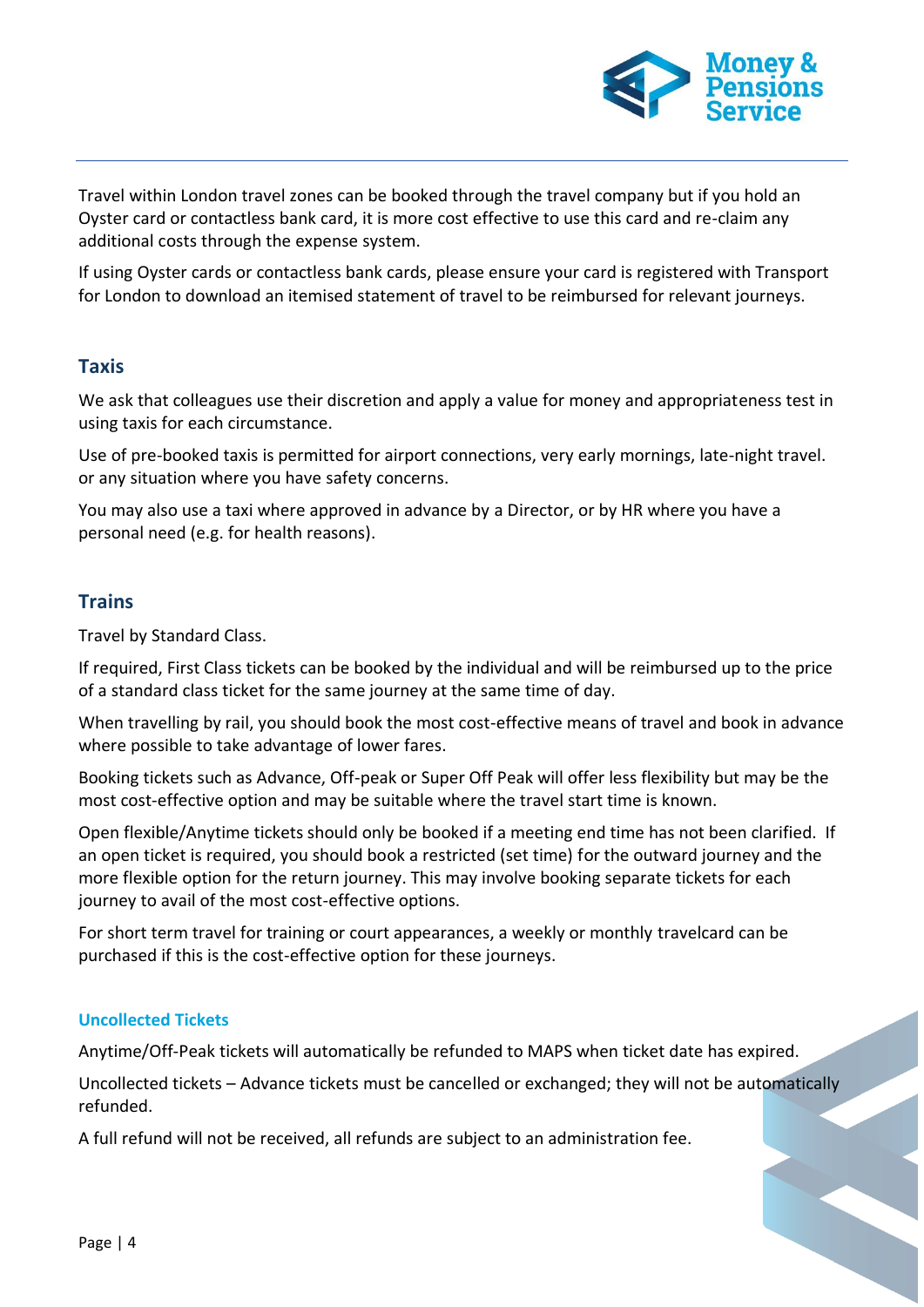

#### **Delayed Journey Reimbursement**

If you experience delays on a rail journey and are presented with a delay repayment form, you must apply for a voucher not a cash refund.

The voucher is to be sent to the Procurement Manager for reimbursement through the travel company provider.

#### **Railcards**

Other commuter discount cards can be used to take advantage of discounts.

MAPS will not reimburse for these cards because they can also be used for non-business travel.

#### **Oyster Cards and Contactless Bank Cards**

Oyster cards and Contactless Bank Cards can be used for journeys within London travel zones.

Oyster cards (used for business journeys) must be registered online with the Transport for London Oyster website. Registration allows the journey history to be retained and used as evidence for reimbursement.

Travel reimbursement will only be made for actual journeys undertaken on MAPS business and personal journeys must be redacted.

Top-ups or initial card fee (can be used for personal travel) will not be reimbursed.

### **Underground, Trams and Buses**

This expenditure will be reimbursed on the production of a valid receipt or statement supported by details of the journey.

London Underground tickets can be booked through the travel company but if you hold an Oyster card then it is more cost effective to use this card and re-claim the costs through the expense system. Please ensure your travelcard is registered with TfL to download a statement of travel to be reimbursed for relevant journeys.

### **Air Travel**

Air travel should generally be booked through the MaPS travel booking system not paid for personally and reclaimed. Any spending should be reasonable and justifiable, with a value for money test applied.

Business class flights are not allowed (other than flights over 5 hours, where there is a business benefit).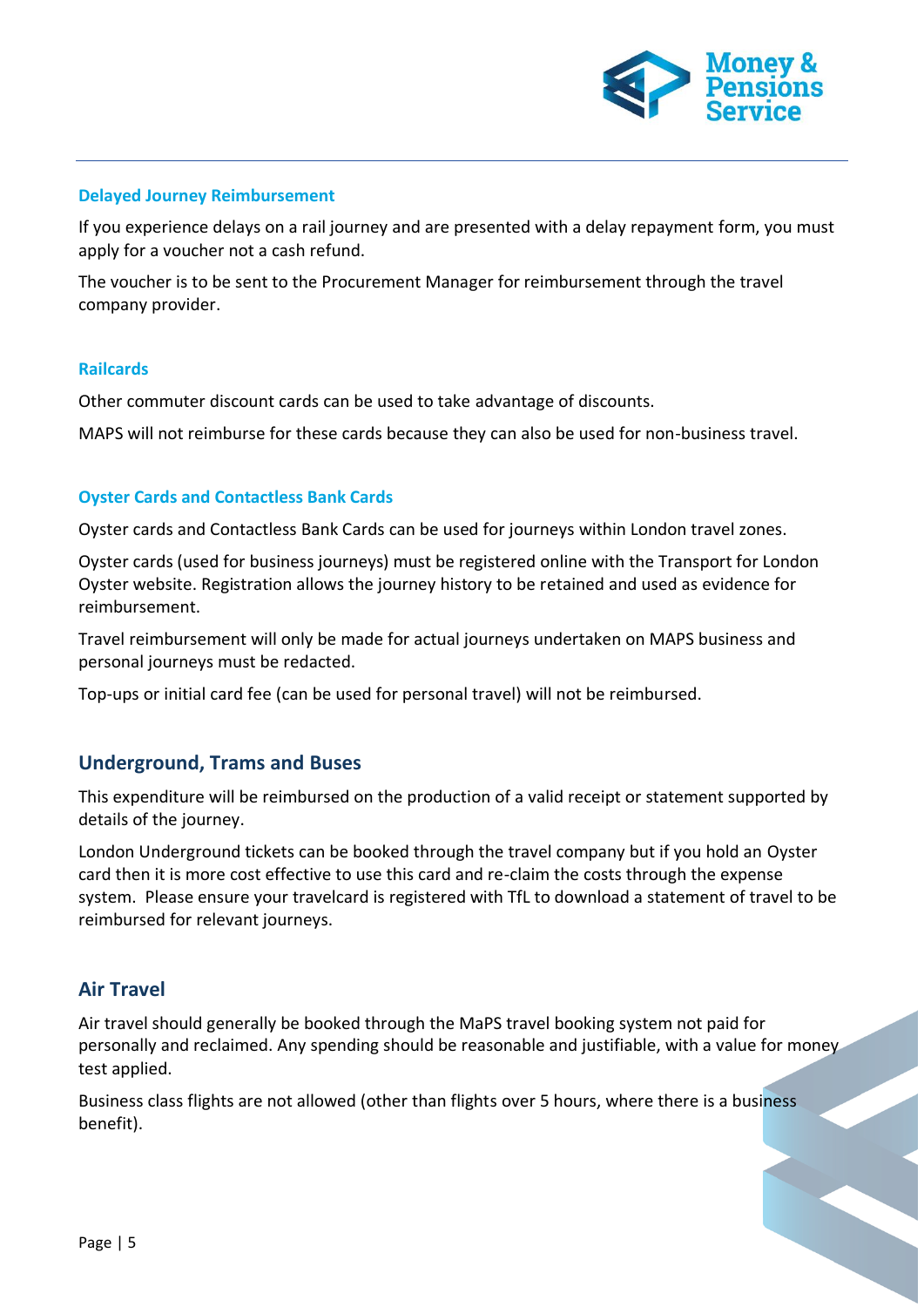

## **How to Book Travel and Hotel Accommodation**

All Money and Pensions Service colleagues have access to our preferred travel and accommodation booking rates through the MaPS travel booking system. You can make bookings yourself through Inntel or Redfern. Any Money and Pensions Service colleague can be set up with access to these systems.

To set up a profile, please send an email to [bookerprofile@inntel.co.uk](mailto:bookerprofile@inntel.co.uk) and you will get a welcome email which includes all the information you need in order to make a booking. If you are having difficulty, please contact [facilities@maps.org.uk.](mailto:facilities@maps.org.uk)

Once set up, colleagues can make bookings directly with Inntel within the cost limits/policy.

[facilities@maps.org.uk](mailto:facilities@maps.org.uk) can also make bookings on your behalf.

Please check with both Redfern and Inntel when planning your trip, in case the travel or accommodation you need is available at a better rate on one or other system.

## **How to Claim Your Expenses**

Unless you have been advised that your expenses are taxable, colleagues with access to it should claim expenses through the MaPS Concur system. You can access your [Concur expense system](https://www.concursolutions.com/nui/signin?gotopage=%2Fportal.asp%3F)  [account.](https://www.concursolutions.com/nui/signin?gotopage=%2Fportal.asp%3F)

Once your line manager has approved your claim, payment will be made direct to your bank account. It is good practice to claim monthly or so, whilst the details are fresh, but you can claim as frequently as you need to.

Please keep your receipts until your expenses have been paid and be prepared to show them to your line manager. Once your expenses have been paid, you do not need to keep your receipts, as a scanned copy will be kept on Concur for 6 years.

If you are having trouble using Concur, you can ask the Finance team, or email them at: [finance@maps.org.uk](mailto:finance@maps.org.uk)

# **Gifts and Hospitality**

#### **Providing Hospitality on Our Premises**

Hospitality should not be provided for MaPS colleagues for internal meetings and in-house training outside of the guidelines below.

Subsistence to a maximum value of £5 per-head can be provided for internal staff meetings that last more than 3 hours and completely cover the core lunchtime hours of 11:30am – 2:30pm. Spending must be pre-approved by your Director.

Working lunches for conventional office-based activities will not be reimbursed.

Budget Holders can approve the provision of a lunch for a formal external MaPS event for MaPS colleagues if there is a business justification, value for money and a requirement in the structure of the event timetable.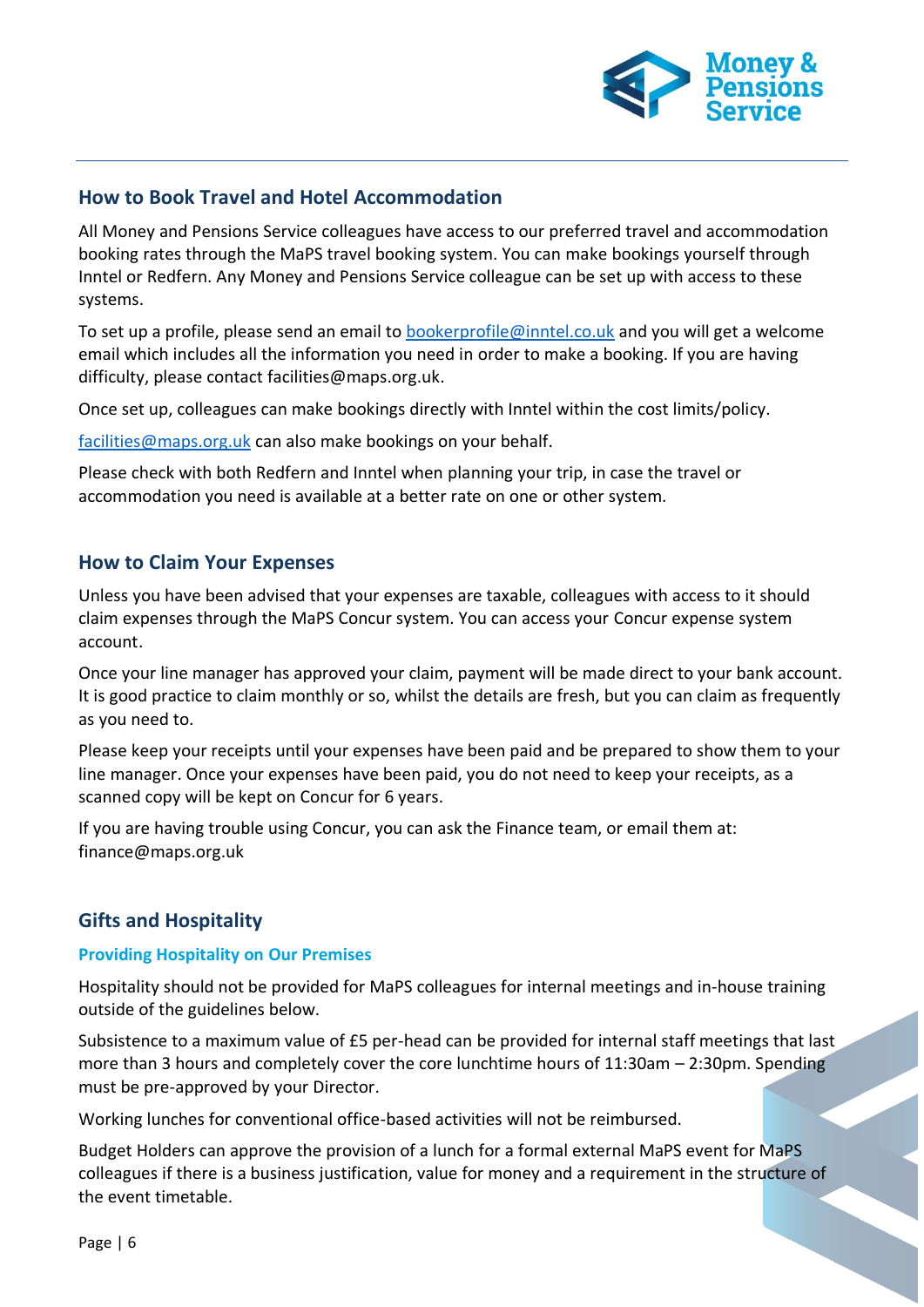

The cost of refreshments purchased outside MaPS offices for members of the public who are assisting MAPS will be eligible for reimbursement e.g. tea/coffee. Claims for hospitality must state who was entertained, the reason and be supported by a receipt.

Hospitality expenses for meetings e.g. working lunches that include external stakeholders (not Public Sector) will be reimbursed. The claim must state who was entertained, the reason for the meeting, be supported by receipts and have been approved by a relevant Budget Approver (include a copy of the approval).

Alcohol will not be paid for under any circumstances.

#### **Who Can Provide Hospitality?**

The Chair, Chief Executive Officer, Non-Executive Directors and Directors may offer hospitality to external parties.

Hospitality to external parties may only be offered by other colleagues if they have been preapproved to do so by their Director.

#### **How Much is Appropriate?**

Any spending should be reasonable and justifiable.

'Reasonableness' will depend on circumstances and discretion should be exercised: your line manager, or the CEO/CFO/Governance Manager & Board Secretary can advise.

£30 a head would be considered reasonable in most situations for a working lunch or breakfast, and £50 a head for a working dinner or for events/conferences with external stakeholders and for yourself.

Depending on the nature of the hospitality and context, a higher expenditure may permissible as approved by the Accounting Officer.

You can claim the cost of your own meal as well as for guests

Working breakfast/lunches/dinner should not include alcohol. If they do the alcohol cannot be reclaimed.

You should also consider the appropriate frequency and remember that this may be judged in the context of all hospitality provided to a particular external organisation (i.e. to other guests from the organisation and from other hosts from Money and Pensions Service) – please check Money and Pensions Service's hospitality register if necessary.

#### **How to Reclaim Hospitality Costs**

To recoup the cost, an expense claim should be completed for the total (including the cost of your own meal) and claimed on Concur.

In addition, you must report the hospitality to the Governance Manager & Board Secretary, to record in the Money and Pensions Service hospitality register. You should attach the receipts (which may be